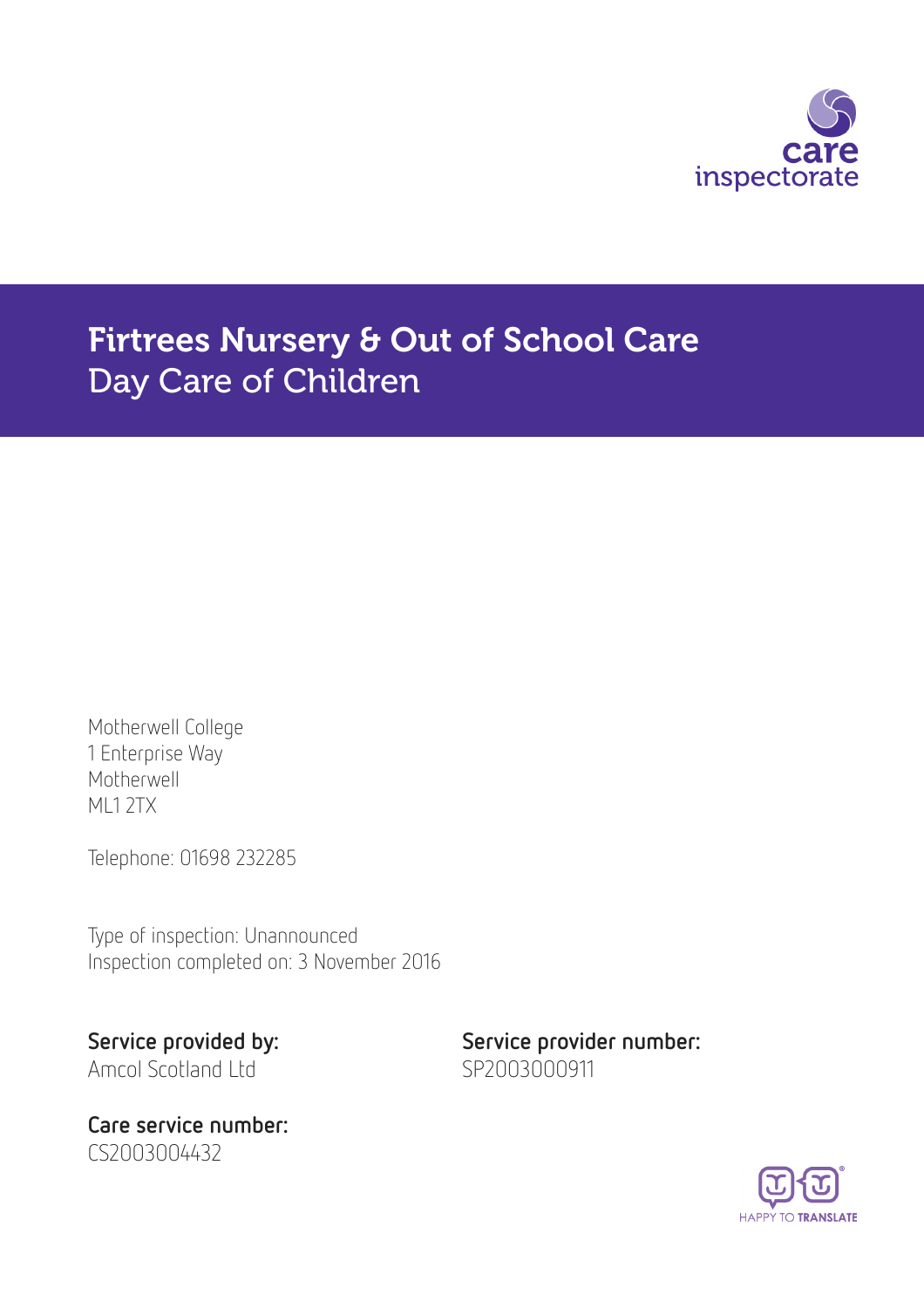#### About the service

Firtrees Nursery & Out of School Care provides day care for children aged from birth to those attending primary school. The service has been registered with the Care Inspectorate since the Care Inspectorate formed in 2011.The service offers day care to a maximum of 288 children, as follows:

- 21 children aged from 0 to under 1 year
- 33 children aged 1 to under 2 years
- 50 children aged 2 to under 3 years
- 144 children aged from 3 years to those not yet attending primary school

The service is located next to New College Lanarkshire - Motherwell Campus. The building was specially designed to meet the needs of the number and age of children attending. It has fully enclosed, very well equipped garden areas. It is close to public transport, local parks and community facilities.

The service is available Monday to Friday between 8am and 6pm, 50 weeks of the year.

The service is provided by Amcol Scotland Ltd, who have another three services registered with the Care Inspectorate. A manager is in post, with senior staff in each area of the service. Qualified early years staff provide the day-to-day care of children attending. The service is in partnership with North Lanarkshire Council to provide early learning and childcare for 3-5 year olds.

The service aims to "create a welcoming and positive ethos within a safe and stimulating environment where each individual feels cared for and valued."

This report was written following an unannounced inspection carried out by one care service inspector over the course of four days. Our visits took place on Tuesday 25, Wednesday 26 and Friday 31 October 2016. We returned on Thursday 3 November to complete the inspection and provide the manager with feedback on our visit.

At this inspection we focused on the how children's individual needs were being met and how the environment supported their learning and development.

We used the SHANARRI wellbeing indicators (Safe, Healthy, Achieving, Nurtured, Active, Respected, Responsible and Included) to assess practice and looked at how the service used these to ensure positive outcomes for children and their families.

From April 2016, we will carry out a quality audit, to gather information relating to 'How Good Is Our School Aged Childcare'. The audit will focus on the quality of children and young people's play experiences and how their rights to play and have fun are promoted and protected. The Getting it Right for Every Child (GIRFEC) framework - SHANARRI, Playwork Principles and Article 31 will underpin a list of outcome-focused questions developed for inspectors to work from when inspecting. The information gathered will form the basis of an end of year report 2017, along with information on service demand for school aged childcare throughout Scotland. Further information can be found at The Hub at [www.careinspectorate.com](http://www.careinspectorate.com)

We spoke with the many of the children, staff and management team during our visit and chatted to twelve parents/carers when they arrived to pick up their children.

We also spoke with a speech and language therapist who visits the service.

We asked the service to distribute seventy care standards questionnaires to parents/carers on our behalf. We received nineteen completed questionnaires prior to the inspection taking place.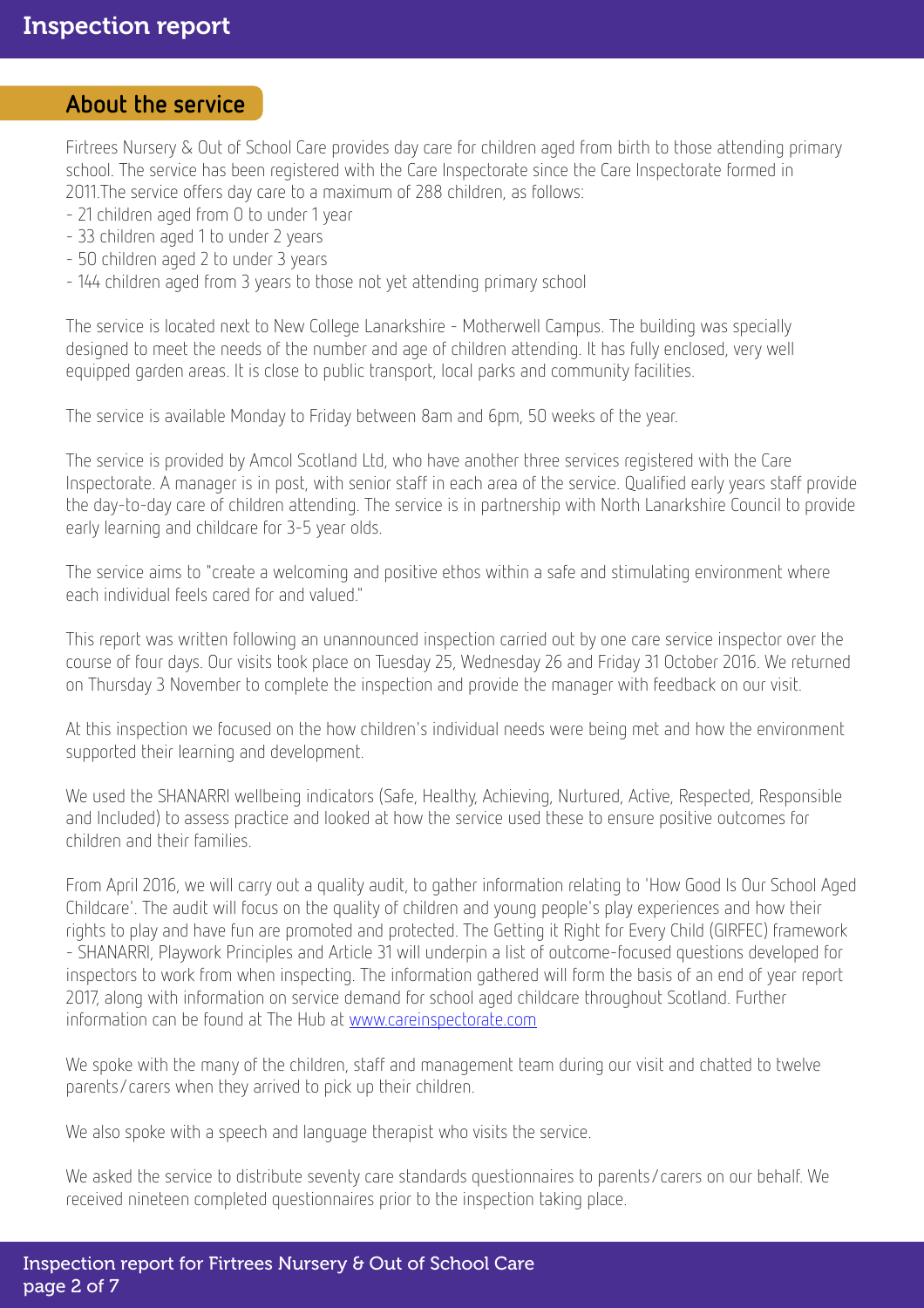### What people told us

We spent time with children of all ages during our visit. We chatted with many of them and observed them at play. We observed how staff cared and interacted with children and how they responded to younger children's cues.

Across the service children were happy, content and clearly enjoyed their nursery and after school care experience. They spoke enthusiastically about their favourite activities and about their special friendships. They talked about how staff helped them and about how they felt safe in their care. They commented:

"I like playing outside. I like digging and climbing"

"I'm going out to play with my friends"

"I love the Gruffalo, that's my favourite"

"I hope we're having pasta, macaroni is my favourite"

"The apples fell off the tree"

"We washed our dolls clothes, they're hanging outside"

"We know everyone here, even the new ones"

"I've got lots of friends and we like to look after the wee ones"

"I love it here. I disappear when my mum comes early"

Parents/carers spoke very positively about their child's nursery and after school experience. They spoke very highly of staff and management, describing them as "excellent", "fantastic" and "great". They told us that communication was very good and that they felt involved in the service.

Most parents/carers expressed a high level of satisfaction with the service in the care standards questionnaires. Most agreed/strongly agreed with the statements. One parent/carer indicated that although they were delighted with the service, they felt the menu could be improved. Another indicated that they would like to be involved more. We discussed this with the manager during our visit.

Some of their comments included:

"Staff are always very professional and caring towards my child. He has experienced a wide range of activities and has been nurtured and supported along the way"

"The meals surpass my expectations, my child has a healthy appetite and the food he receives is of an excellent quality and variety"

"My child has had an excellent early years education in Firtrees. The support and care shown by all staff towards my child has allowed her to flourish"

"Firtrees gave me peace of mind whilst spending time away from my child. He adores staff and looks forward to going to nursery"

"The staff provide an exceptional level of care and attentions to each child. The range of activities, play and education facilities that they provide is outstanding"

"My son has settled really well and looks forward to seeing his key worker every week"

"Excellent service provided by Firtrees, all the way from nursery to after school care. I am always confident that my children are well cared for, and have built positive relationships with staff. The environment is safe, stimulating and fun"

"The staff are great, friendly and professional and always willing to help"

"My child has become more confident, developed social skills and continued to meet milestones through the support from staff"

"My child has experienced all areas of the nursery. I have found staff to be extremely caring and knowledgeable" "The workers made a special themed area for my child. I found this very touching and it made me feel comfortable that my child was being cared for"

"The nursery is very well organised and staff invest a lot of time in various projects throughout the year"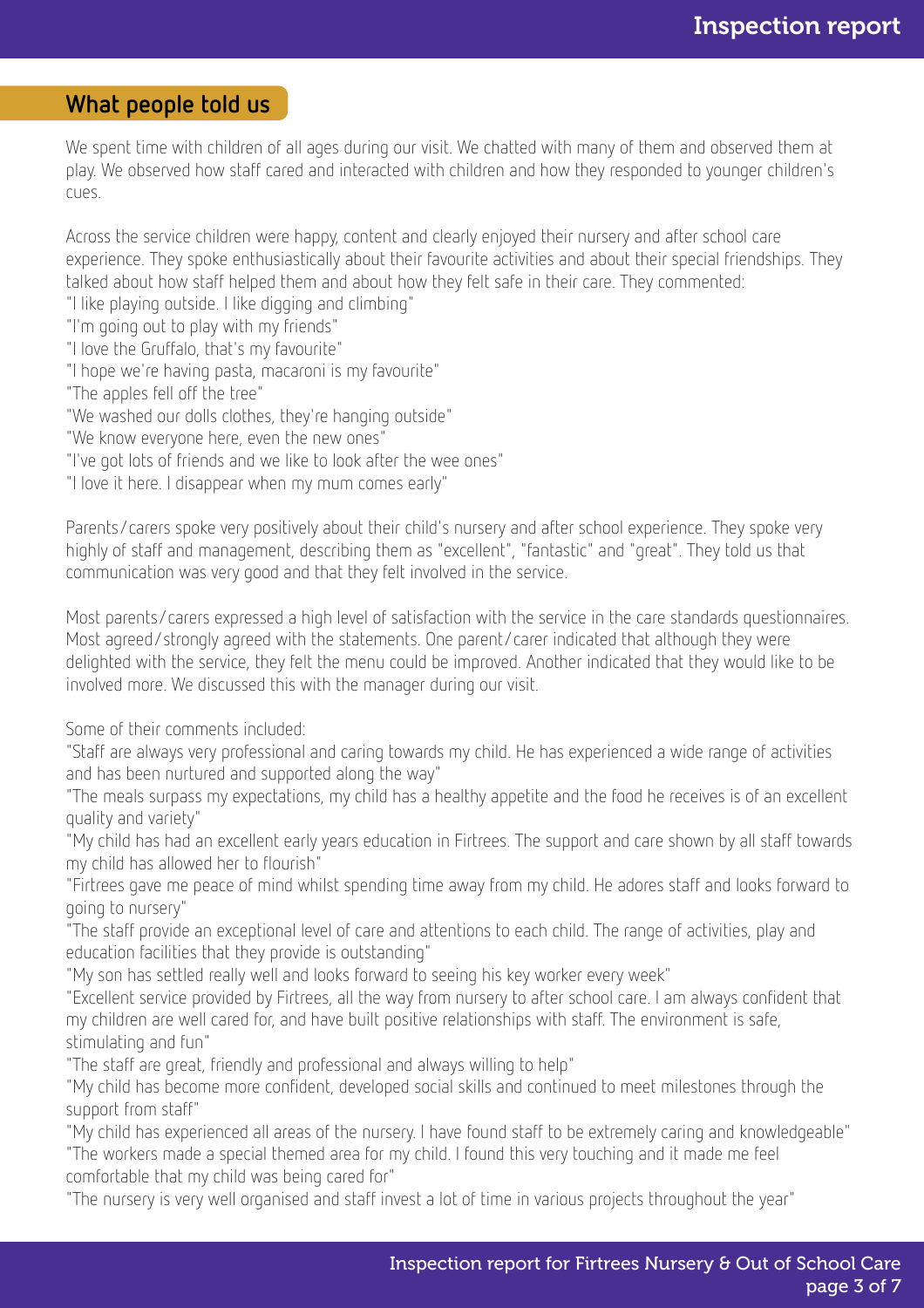"I have always been very happy with all the nursery workers, receptionists and chefs" "Keyworker for my child has gone that extra mile. My child has progressed considerably through the support and encouragement received by Amanda. Her passion and commitment is exemplary"

#### Self assessment

The Care Inspectorate received a fully completed self-assessment from the manager. This clearly identified what the manager thought was working well and some key areas which could be improved. The manager told us how the people who used the care service had taken part in the self-assessment process and how their feedback directed the development of their plans for improving the service.

#### From this inspection we graded this service as:

| Quality of care and support          | 5 - Very Good |
|--------------------------------------|---------------|
| <b>Quality of environment</b>        | 5 - Very Good |
| Quality of staffing                  | not assessed  |
| Quality of management and leadership | not assessed  |

### What the service does well

Across the service children's individual needs were being met in person centred way. The manager had a clear vision and strong value base. Her high standards and expectations were shared by staff, resulting in children experiencing high quality learning opportunities which reflected their individual needs. The service's welcoming, inclusive ethos created an environment where children, families and staff were respected and valued.

A key strength was the positive relationships staff had developed with children and their families. They knew children extremely well and spoke confidently about how they planned for them as individuals. Strong relationships had been established with parents/carers, which promoted effective information sharing about children's changing needs. This ensured continuity of care between home and the setting, supporting children to settle and feel safe.

Children's records confirmed that their needs were being met effectively. These contained clear information about their health, learning and development needs and how these were being supported by staff. Staff ensured that children and parents/carers were involved in setting individual plans, demonstrating that their views were respected and included.

Where children required additional support, staff and management worked effectively with professional agencies to ensure they received the support they needed. Professional agencies confirmed that staff were committed to working together to ensure that children were well supported to achieve their potential.

Staff understood the service's child protection procedures and participated in regular formal training courses and in-house refresher sessions. This supported them to safeguard children in their care.

Playrooms and outdoor areas were decorated and equipped to a very high standard, creating a rich learning environment. Areas were well planned and set out to take account of children's individual development needs and interests.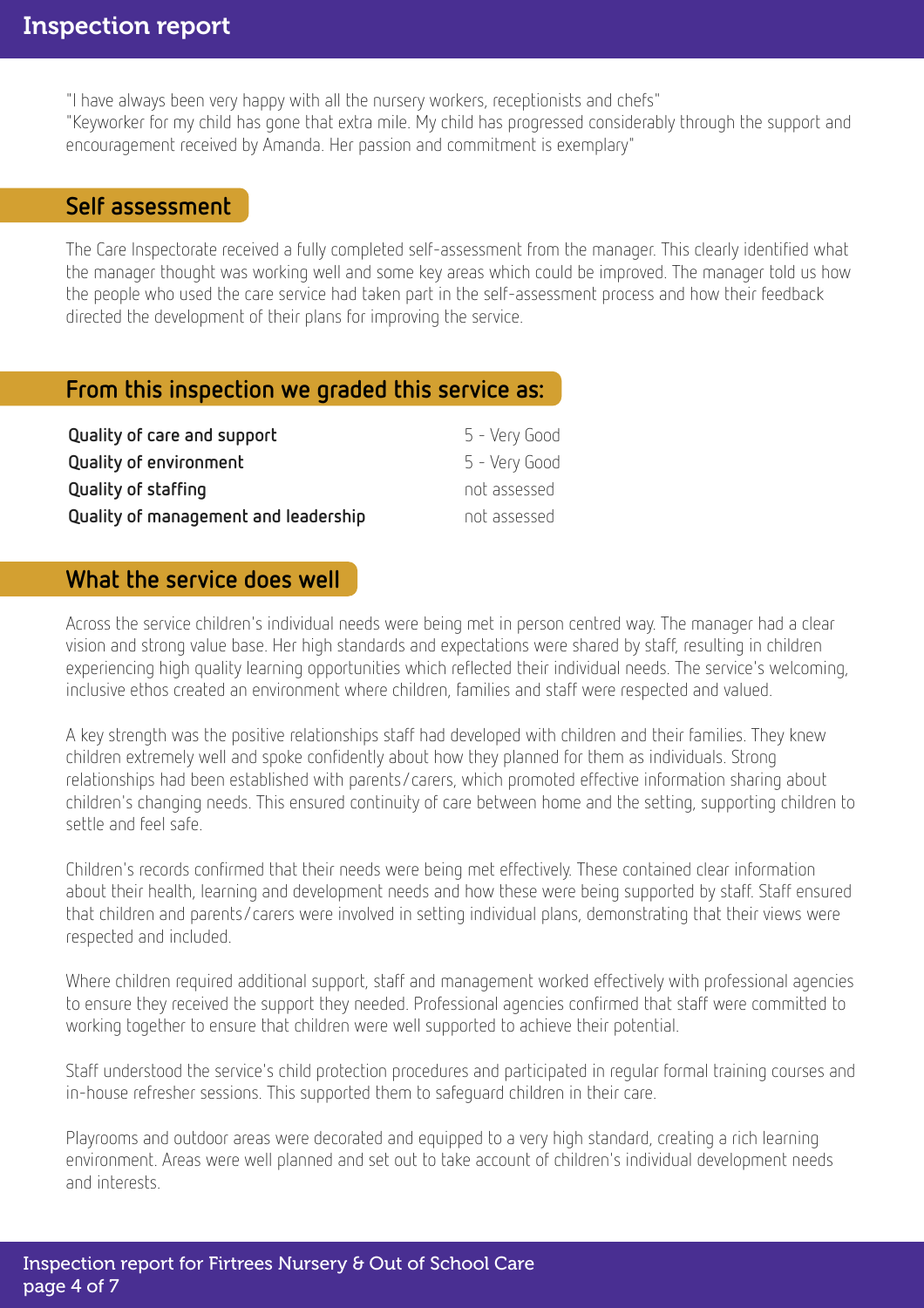Staff understood the importance of children leading their own play. They nurtured children's interests and were skilled in their interactions and extending their play. As a result, children were developing confidence, becoming independent and responsible and experiencing risk.

Overall children benefited from warm, secure relationships in a safe, nurturing environment. They were cared for by staff who valued them as individuals and who were committed to improving outcomes for them and their families.

#### What the service could do better

Although nappy changing was generally a positive experience for children, we found at times this was task oriented. We encouraged staff to continue to use this opportunity to further promote children's learning and strengthen relationships. The service's nappy changing procedures reflected best practice, however at times these were being followed inconsistently by staff. The manager has agreed to revisit this with staff and monitor practice closely.

The setting had recently made some significant changes to the 3-5 rooms. This appeared to have a positive impact on children's experiences. The manager planned to continue to evaluate these changes ensuring they continue to meet the needs of children.

Requirements

Number of requirements: 0

Recommendations

Number of recommendations: 0

#### **Complaints**

There have been no complaints upheld since the last inspection. Details of any older upheld complaints are published at [www.careinspectorate.com.](http://www.careinspectorate.com)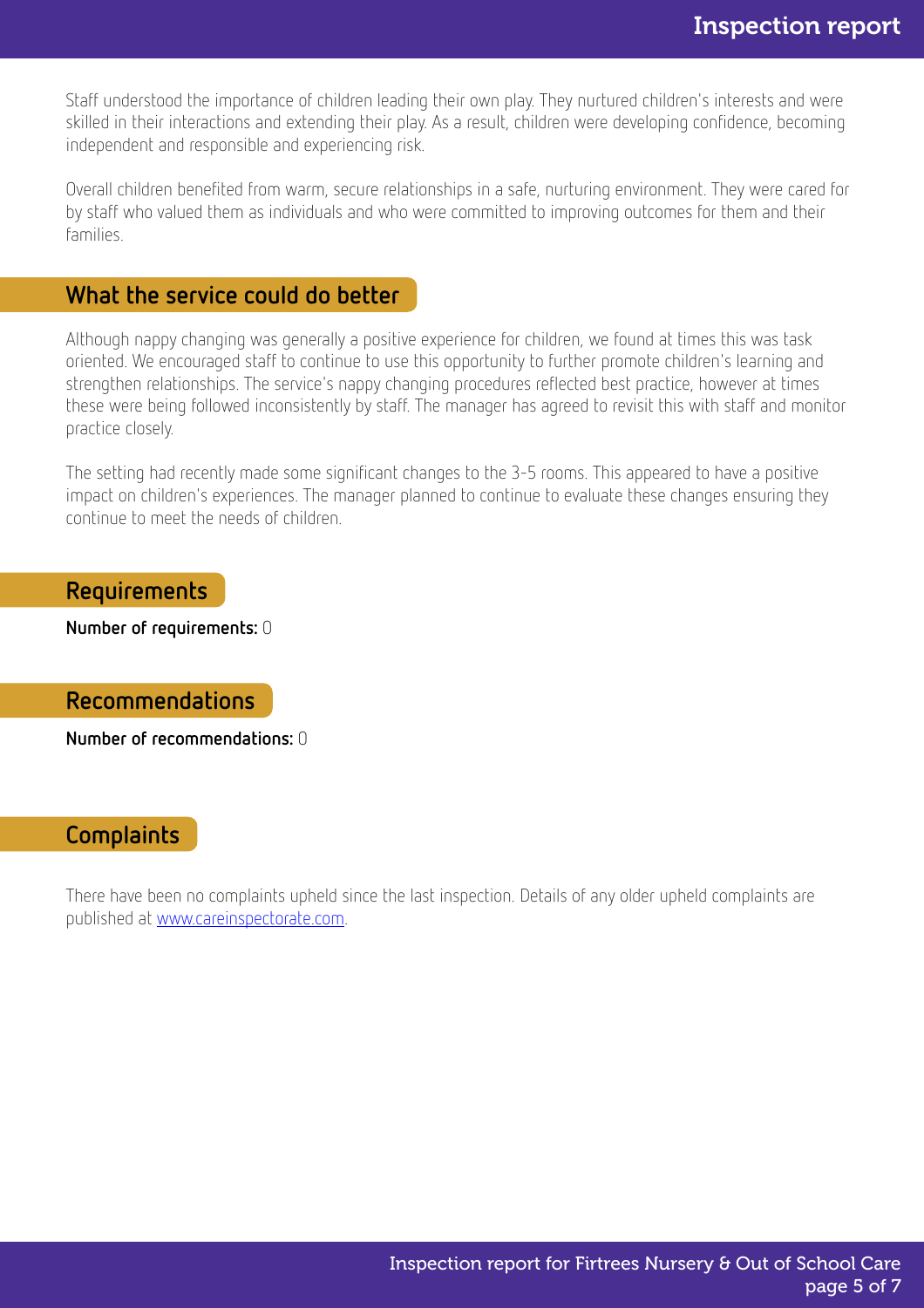## Inspection and grading history

| <b>Date</b> | <b>Type</b> | Gradings                                                                 |                                                                  |
|-------------|-------------|--------------------------------------------------------------------------|------------------------------------------------------------------|
| 27 Aug 2014 | Unannounced | Care and support<br>Fnvironment<br>Staffing<br>Management and leadership | 5 - Very good<br>5 - Very good<br>5 - Very good<br>5 - Very good |
| 3 Jul 2014  | Re-grade    | Care and support<br>Fnvironment<br>Staffing<br>Management and leadership | Not assessed<br>3 - Adequate<br>Not assessed<br>Not assessed     |
| 22 Nov 2012 | Unannounced | Care and support<br>Environment<br>Staffing<br>Management and leadership | 5 - Very good<br>5 - Very good<br>5 - Very good<br>5 - Very good |
| 1 Dec 2009  | Unannounced | Care and support<br>Environment<br>Staffing<br>Management and leadership | 6 - Excellent<br>Not assessed<br>5 - Very good<br>Not assessed   |
| 31 Mar 2009 | Unannounced | Care and support<br>Environment<br>Staffing<br>Management and leadership | 5 - Very good<br>5 - Very good<br>5 - Very good<br>5 - Very good |